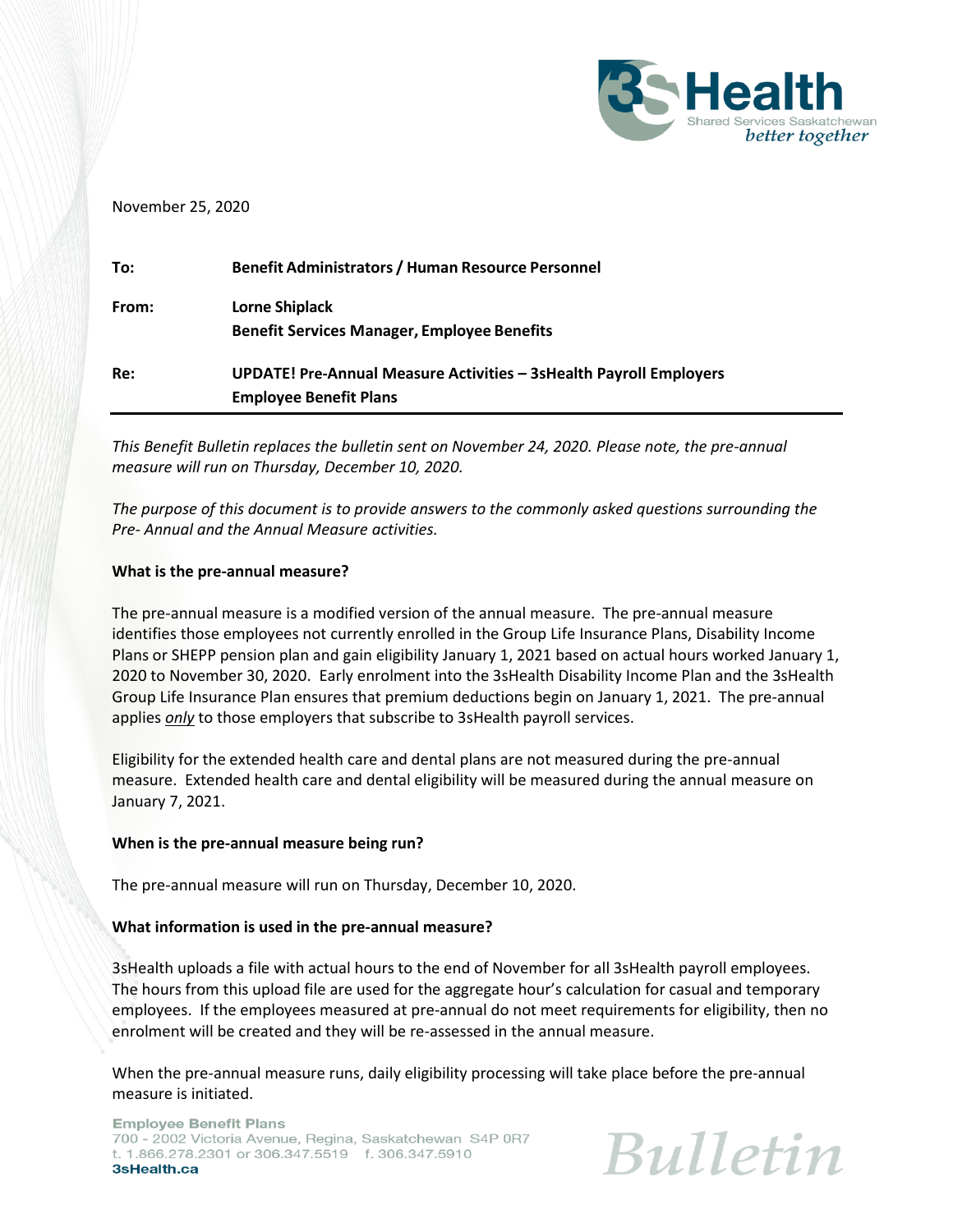

# **What impacts will the pre-annual measure have on employees who fall under the cohorting order effective April 17, 2020?**

Employees who were restricted from working at a position due to cohorting at any time in 2020 will have the actual hours they worked from January 1, 2020 to November 30, 2020 (or the date they stopped working at the restricted position) included in the pre-annual measure. If the employees measured at pre-annual do not meet requirements for eligibility, then no enrolment will be created and they will be re-assessed in the annual measure.

Employees actual hours worked from January 1, 2020 to November 30, 2020 at their cohorted position will be included in the pre-annual measure, the employee will be measured as normal. If the employees measured at pre-annual do not meet requirements for eligibility, then no enrolment will be created and they will be re-assessed in the annual measure.

## **Where can I review my results of the pre-annual measure?**

The *Pre-Annual Eligibility Determination Report* and the *Pre-Annual New Eligibility Report* provide the results of the pre-annual measure. These reports are located in MemberNet and will be available December 11, 2020. The results will show employees identified as eligible for one or more benefit plans (excluding extended health care and dental) effective January 1, 2021.

Notification letters are generated after the annual measure for all benefit plans. 3sHealth Employee Benefits will send welcome packages, letters and enrolment information forms to employees after the annual measure runs on January 7, 2021.

## **When will the annual measure be run?**

The annual measure will run on Thursday, January 7, 2021. More details regarding the annual measure will be forthcoming early in January 2021.

# **What impacts will the annual measure have on employees who fall under the cohorting order effective April 17, 2020?**

Employees who were restricted from working at a position due to cohorting at any time in 2020 will have the actual hours they worked from January 1, 2020 to December 31, 2020 (or the date they stopped working at the restricted position) included in the annual measure. After the annual measure runs, 3sHealth Employee Benefits will review the benefit coverage of all employees who were cohorted in 2020 to determine:

• If the employee's annual hours were not enough to maintain benefits as of a result of the annual measure, then 3sHealth Employee Benefits will manually reinstate their benefits back to the coverage they had as of December 31, 2020.